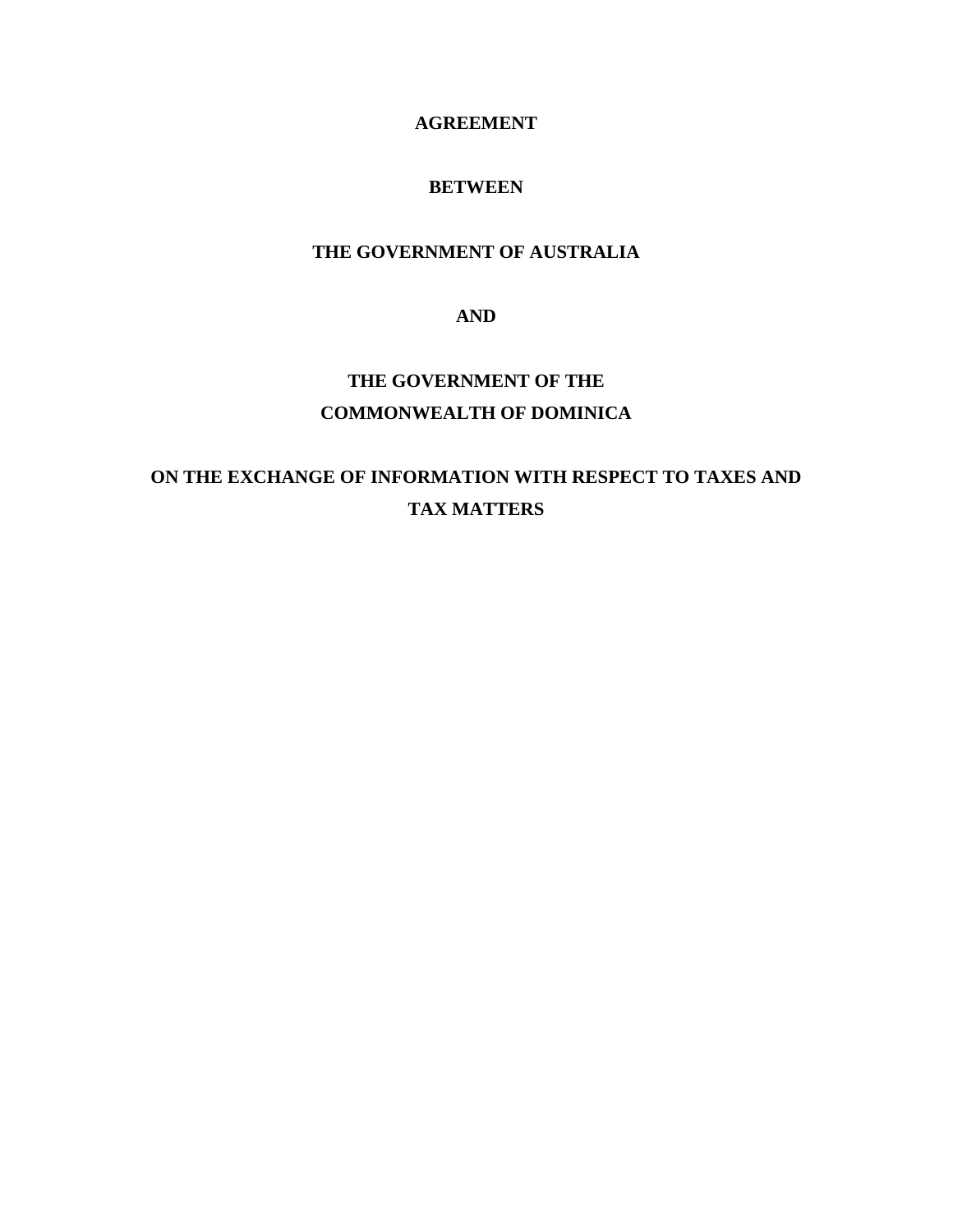Whereas the Government of Australia and the Government of the Commonwealth of Dominica ("the Contracting Parties") recognize the need for cooperation and the exchange of information in criminal and civil tax matters;

Whereas the Contracting Parties wish to enhance and facilitate the terms and conditions governing the exchange of information with respect to taxes and tax matters;

Now, therefore, the Contracting Parties desiring to conclude an Agreement, which contains obligations on the part of the Contracting Parties only, to facilitate the exchange of information with respect to taxes and tax matters have agreed as follows: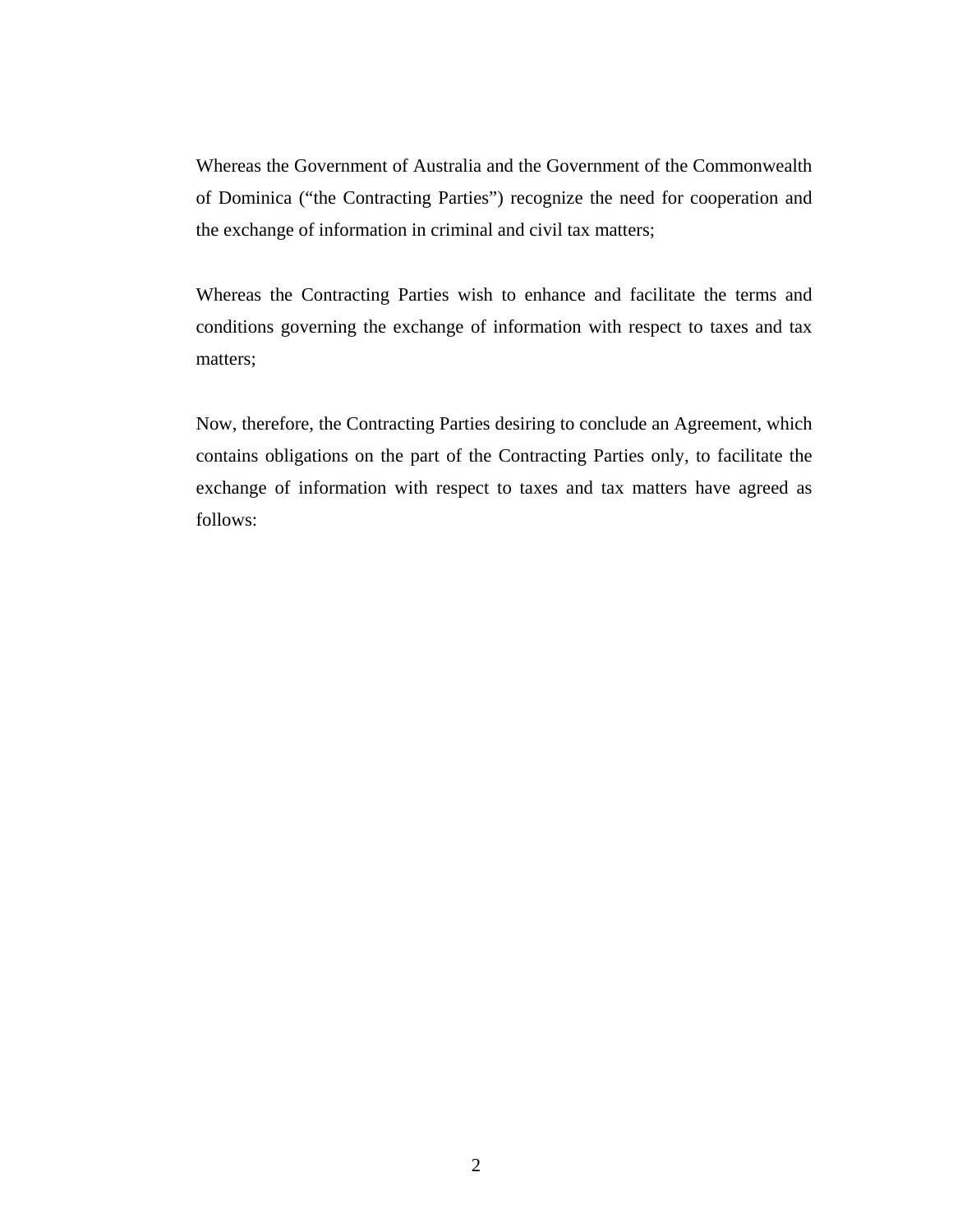# **SCOPE OF AGREEMENT**

The Contracting Parties, through their competent authorities, shall provide assistance through exchange of information that is foreseeably relevant to the administration and enforcement of the domestic laws of the Contracting Parties concerning the taxes and the tax matters covered by this Agreement. Such information shall include information that is foreseeably relevant to the determination, assessment and collection of such taxes, the recovery and enforcement of tax claims, or the investigation or prosecution of tax matters. Information shall be exchanged in accordance with the provisions of this Agreement and shall be treated as confidential in the manner provided in Article 8.

# **ARTICLE 2**

## **JURISDICTION**

- 1. To enable the provisions of this Agreement to be implemented, information shall be provided in accordance with this Agreement by the competent authority of the Requested Party without regard to whether the person to whom the information relates is, or whether the information is held by, a resident or national or citizen of a Contracting Party.
- 2. A Requested Party is not obligated to provide information which is neither held by its authorities nor in the possession or control of persons who are within its territorial jurisdiction.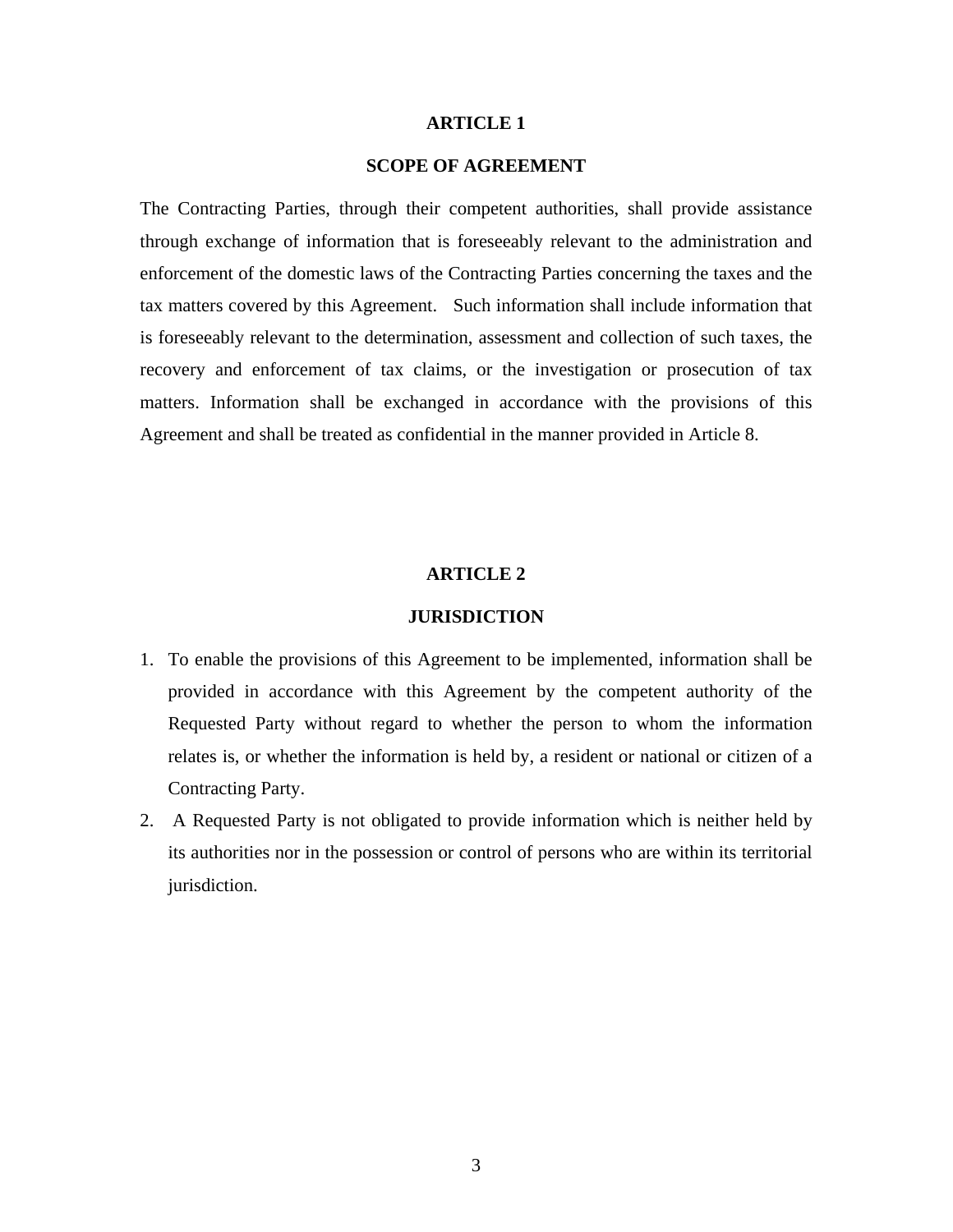# **TAXES COVERED**

- 1. The existing taxes which are the subject of this Agreement are:
	- (a) in the case of Australia, taxes of every kind and description imposed under federal laws administered by the Commissioner of Taxation; and
	- (b) in the case of the Commonwealth of Dominica taxes of every kind and description.

2. This Agreement shall also apply to any identical or substantially similar taxes imposed by either party after the date of signature of this Agreement in addition to, or in place of the existing taxes. The Agreement shall also apply to such other taxes as may be agreed in an exchange of letters between the Contracting Parties. The competent authorities of the Contracting Parties shall notify each other of any substantial changes to the taxation and related information gathering measures covered by the Agreement.

3. This Agreement shall not apply to taxes imposed by states, municipalities, or other political subdivisions, or possessions of a Contracting Party.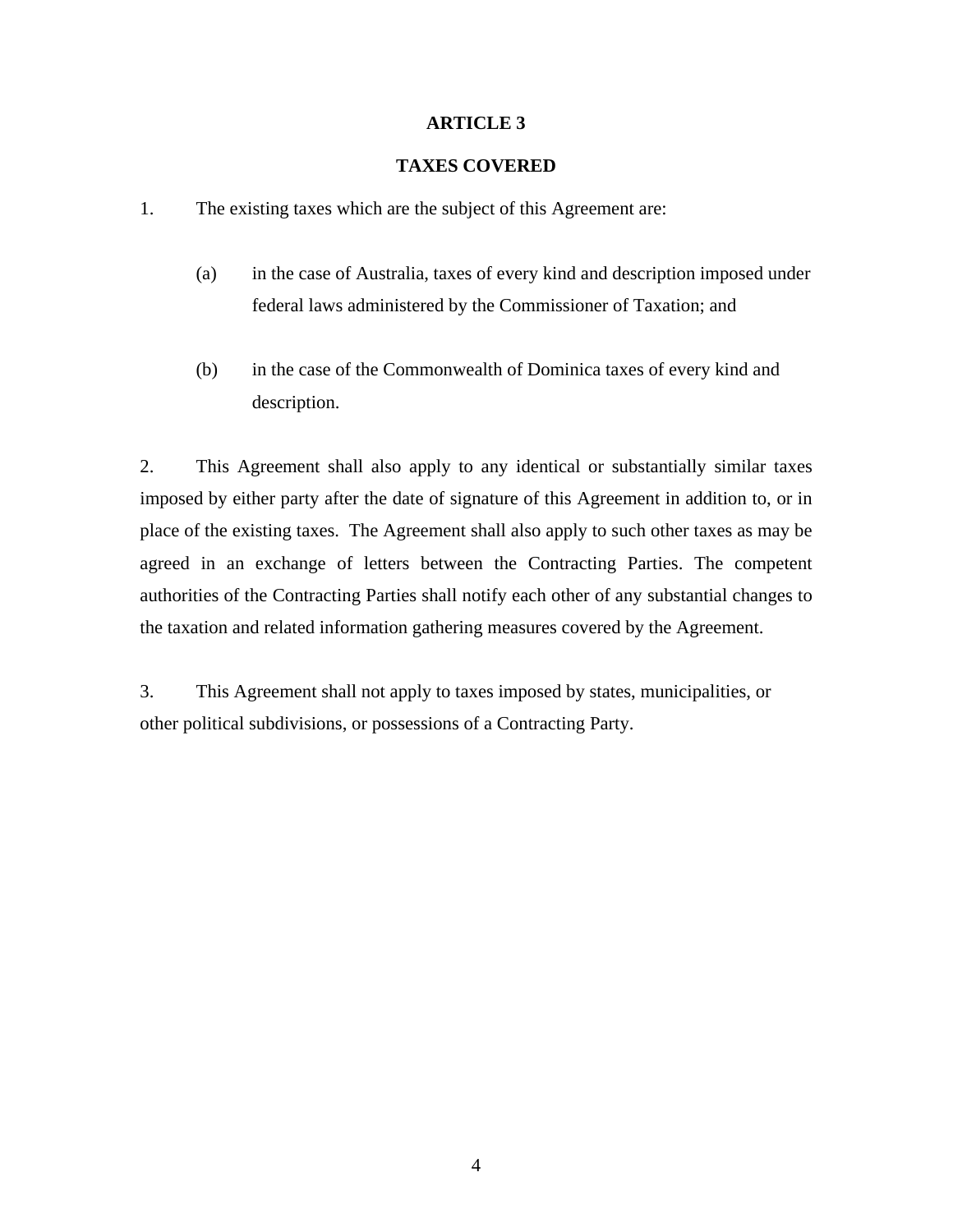#### **DEFINITIONS**

- 1. In this Agreement, unless otherwise defined:
	- (a) the term "Australia", when used in a geographical sense, excludes all external territories other than:
		- (i) the Territory of Norfolk Island;
		- (ii) the Territory of Christmas Island;
		- (iii) the Territory of Cocos (Keeling) Islands;
		- (iv) the Territory of Ashmore and Cartier Islands;
		- (v) the Territory of Heard Island and McDonald Islands; and
		- (vi) the Coral Sea Islands Territory,

and includes any area adjacent to the territorial limits of Australia (including the Territories specified in this subparagraph) in respect of which there is for the time being in force, consistently with international law, a law of Australia dealing with the exploration for or exploitation of any of the natural resources of the exclusive economic zone or the seabed and subsoil of the continental shelf;

- (b) the term "Commonwealth of Dominica" means the island of Dominica, including the territorial waters thereof, the sea-bed, its subsoil and their natural resources, and any other area in the sea and in the air within which the Commonwealth of Dominica, in accordance with international law, exercises its sovereign rights or its jurisdiction;
- (c) the term "collective investment fund or scheme" means any pooled investment vehicle irrespective of legal form;
- (d) the term "company" means any body corporate or any entity that is treated as a body corporate for tax purposes;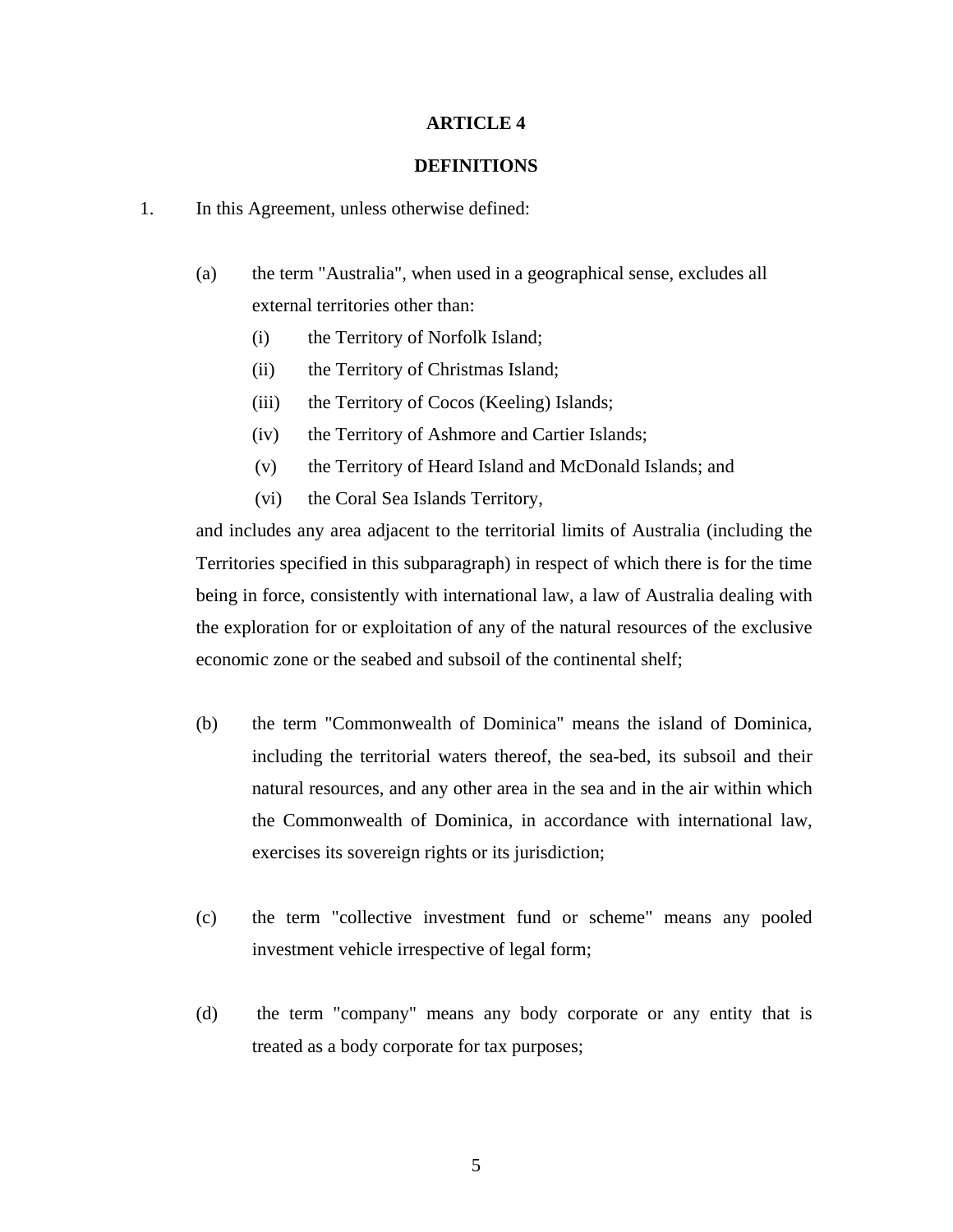- (e) the term "competent authority" means
	- (i) in the case of Australia the Commissioner of Taxation or an authorised representative of the Commissioner; and
	- (ii) in the case of the Commonwealth of Dominica, the Minister for Finance or their authorised representative;
- (f) the term "Contracting Party" means Australia or the Commonwealth of Dominica as the context requires;
- (g) the term "criminal laws" means all criminal laws designated as such under domestic law irrespective of whether contained in the tax laws, the criminal code or other laws;
- (h) the term "criminal tax matters" means tax matters involving intentional conduct which is liable to prosecution under the criminal laws of the Requesting Party;
- (i) the term "information" means any fact, statement, document or record in any form whatever;
- (j) the term "information gathering measures" means laws, regulations and administrative or judicial procedures that enable a Contracting Party to obtain and provide the requested information;
- (k) the term "national" means
	- (i) in the case of Australia, any person who is an Australian citizen; and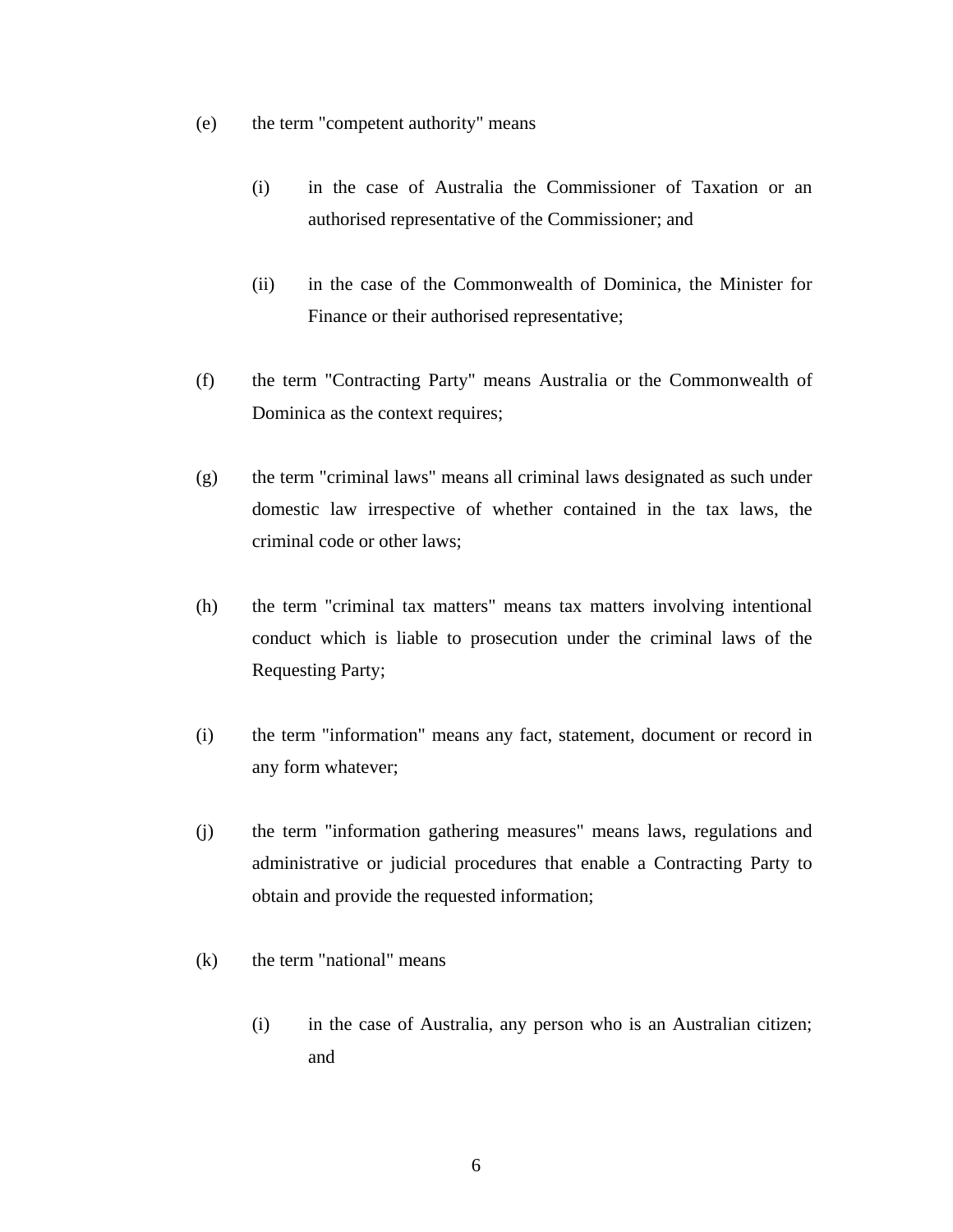- (ii) in the case of the Commonwealth of Dominica, any citizen and any legal person, partnership, company, trust, estate, association or any other entity deriving its status as such from the laws in force in the Commonwealth of Dominica;
- (l) the term "person" includes an individual, a company, and any other body of persons;
- (m) the term "principal class of shares" means the class or classes of shares representing a majority of the voting power and value of the company;
- (n) the term "public collective investment fund or scheme" means any collective investment fund or scheme, provided the units, shares or other interests in the fund or scheme can be readily purchased, sold or redeemed by the public. Units, shares or other interests in the fund or scheme can be readily purchased, sold or redeemed "by the public" if the purchase, sale or redemption is not implicitly or explicitly restricted to a limited group of investors;
- (o) the term "publicly traded company" means any company whose principal class of shares is listed on a recognised stock exchange provided its listed shares can be readily purchased or sold by the public. Shares can be purchased or sold "by the public" if the purchase or sale of shares is not implicitly restricted to a limited group of investors;
- (p) the term "recognised stock exchange" means any stock exchange agreed upon by the competent authorities of the Contracting Parties;
- (q) the term "Requested Party" means the party to this Agreement which is requested to provide or has provided information in response to a request;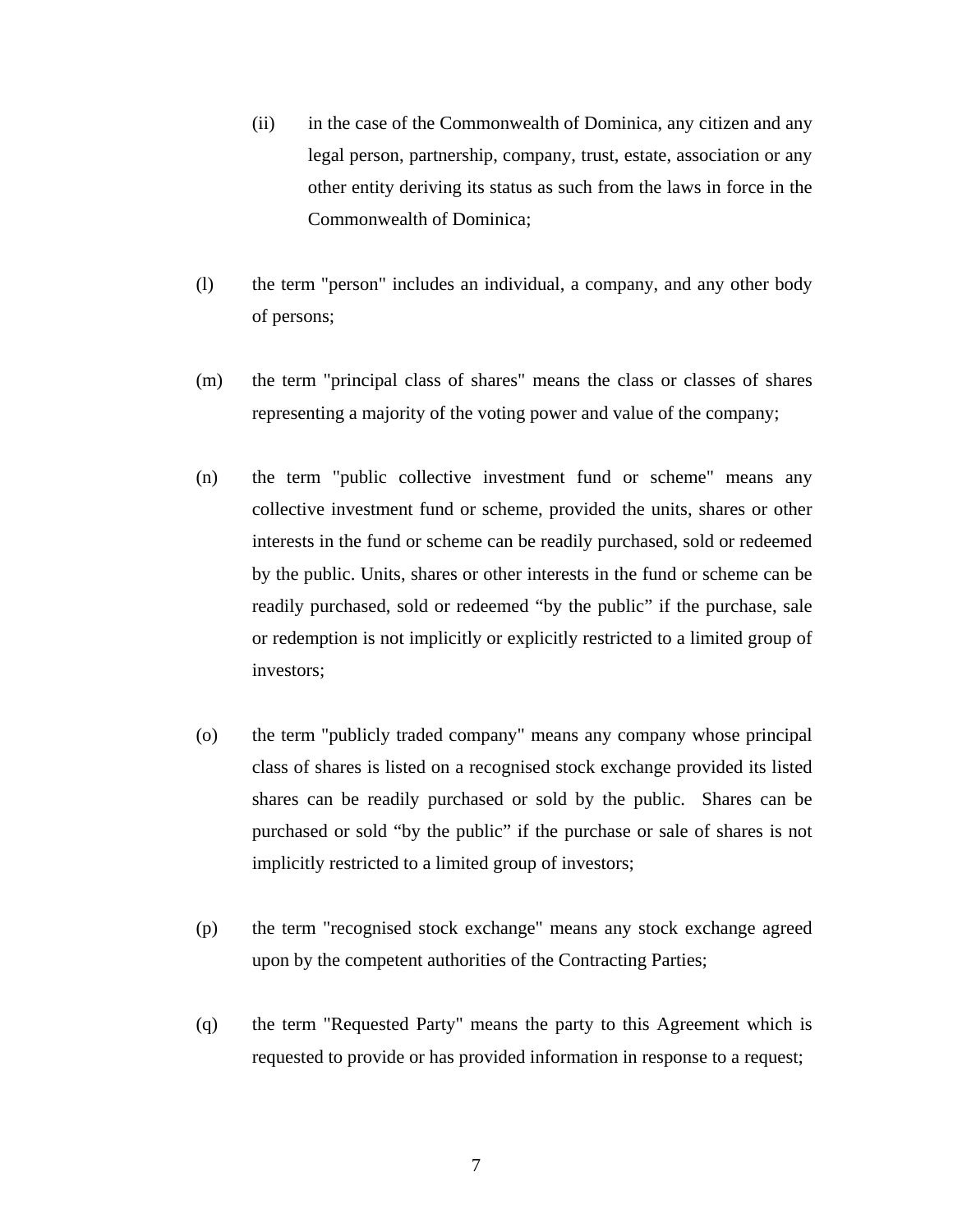- (r) the term "Requesting Party" means the party to this Agreement submitting a request for or having received information from the Requested Party; and
- (s) the term "tax" means any tax covered by this Agreement.

2. As regards the application of this Agreement at any time by a Contracting Party, any term not defined therein shall, unless the context otherwise requires, have the meaning that it has at that time under the law of that Contracting Party, any meaning under the applicable tax laws of that Contracting Party prevailing over a meaning given to the term under other laws of that Contracting Party.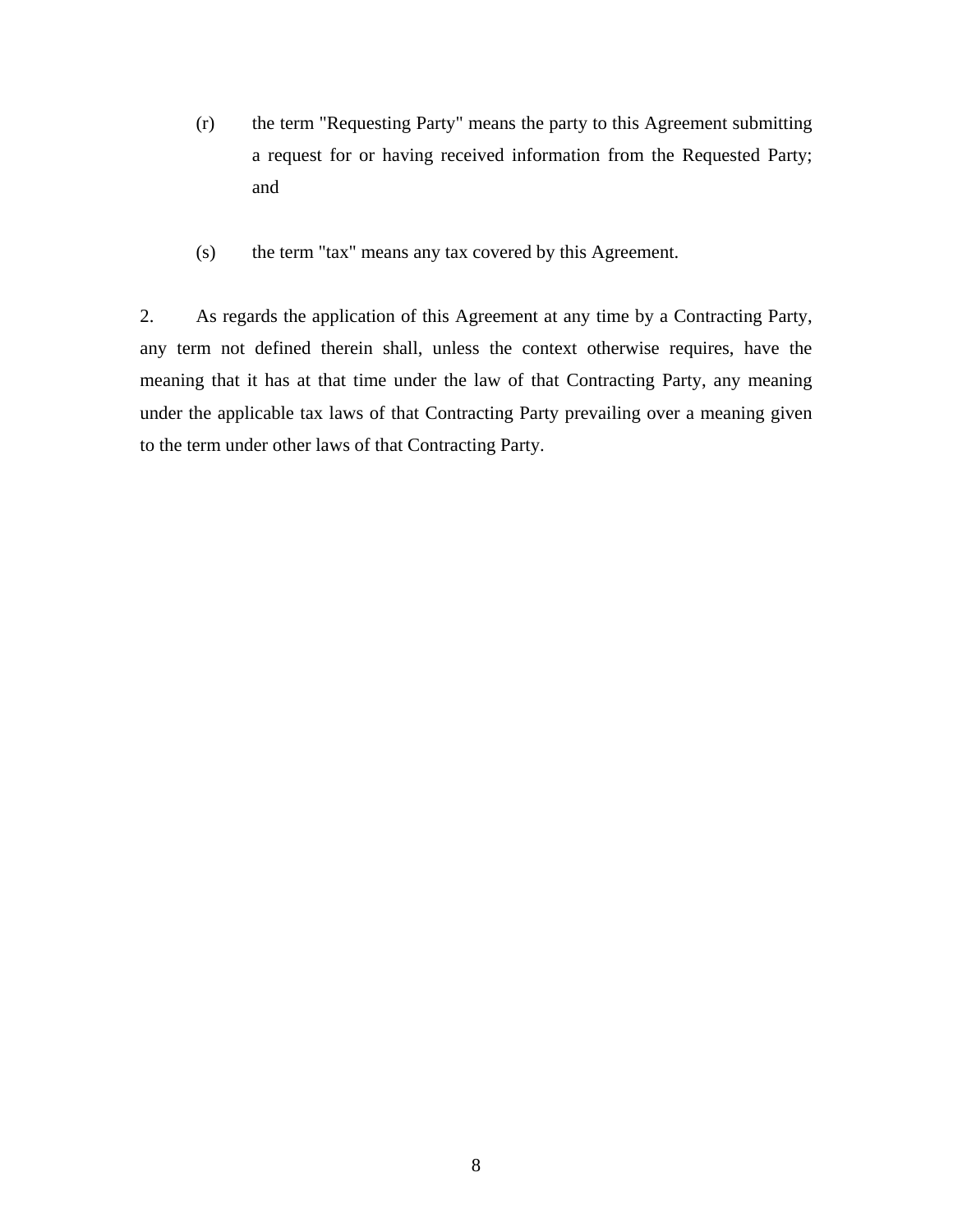#### **EXCHANGE OF INFORMATION UPON REQUEST**

1. The competent authority of the Requested Party shall provide upon request in writing by the Requesting Party, information for the purposes referred to in Article 1. Such information shall be exchanged without regard to whether the Requested Party needs such information for its own tax purposes or the conduct being investigated would constitute a crime under the laws of the Requested Party if it occurred in the territory of the Requested Party. The competent authority of the Requesting Party shall only make a request for information pursuant to this Article when it is unable to obtain the requested information by other means, except where recourse to such means would give rise to disproportionate difficulty.

2. If the information in the possession of the competent authority of the Requested Party is not sufficient to enable it to comply with the request for information, the Requested Party shall use all relevant information gathering measures to provide the Requesting Party with the information requested, notwithstanding that the Requested Party may not need such information for its own tax purposes.

3. If specifically requested by the competent authority of the Requesting Party, the competent authority of the Requested Party shall provide information under this Article, to the extent allowable under its domestic laws, in the form of depositions of witnesses and authenticated copies of original records.

4. Each Contracting Party shall ensure that its competent authority, for the purposes of this Agreement, has the authority to obtain and provide upon request:

(a) information held by banks, other financial institutions, and any person, acting in an agency or fiduciary capacity including nominees and trustees;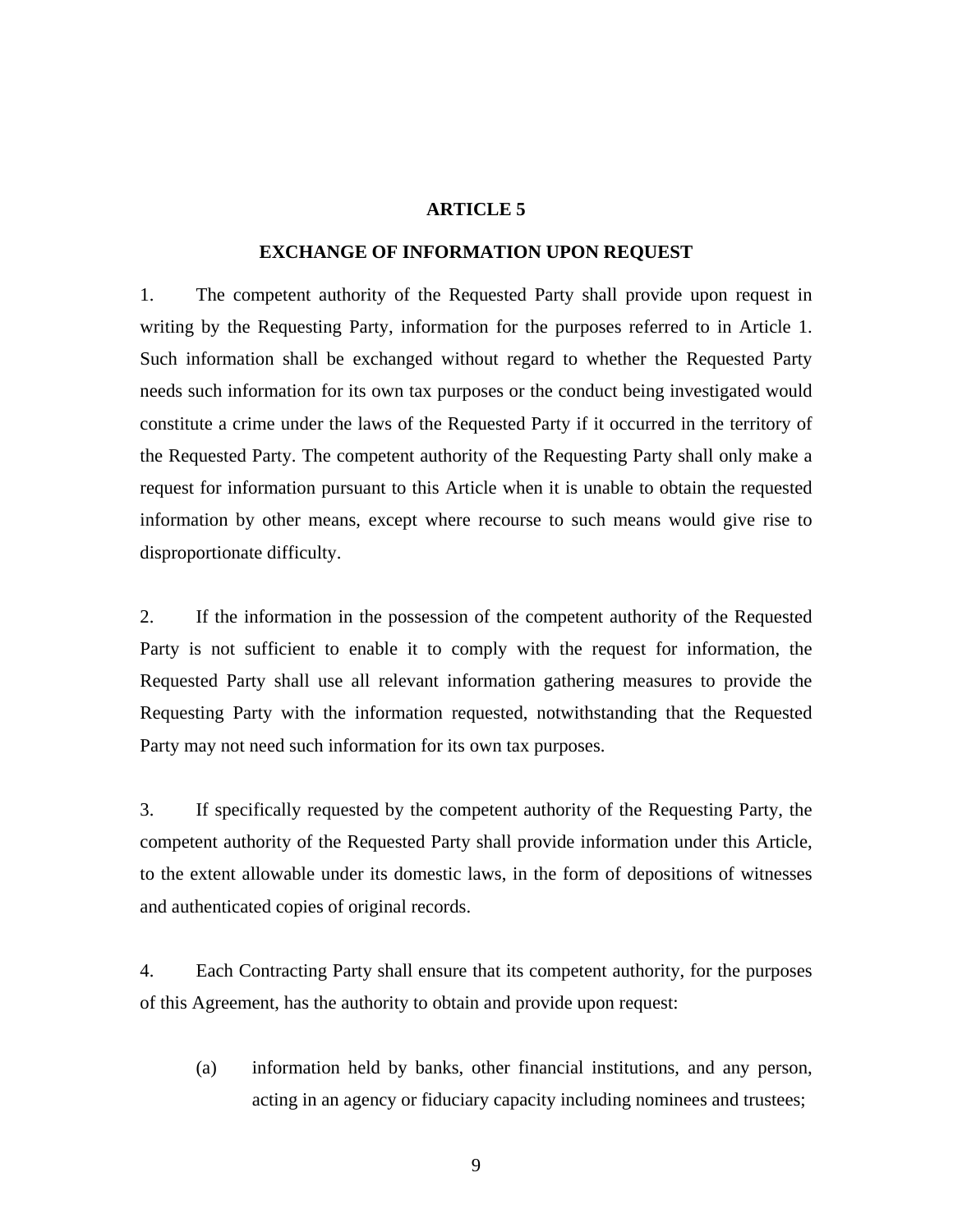(b) information regarding the legal and beneficial ownership of companies, partnerships, trusts, foundations, "Anstalten" and other persons including, within the constraints of Article 2, ownership information on all such persons in an ownership chain; in the case of trusts, information on settlors, trustees, beneficiaries and protectors; and in the case of foundations, information on founders, members of the foundation council and beneficiaries, and equivalent information in the case of entities that are neither trusts nor foundations.

5. Notwithstanding the preceding paragraphs, this Agreement does not create an obligation on the Contracting Parties to obtain or provide:

(a) ownership information with respect to public traded companies or public collective investment funds or schemes, unless such information can be obtained without giving rise to disproportionate difficulties.

6. The competent authority of the Requesting Party shall provide the following information to the competent authority of the Requested Party when making a request for information under this Agreement in order to demonstrate the foreseeable relevance of the information to the request:

- (a) the identity of the person under examination or investigation;
- (b) a statement of the information sought including the nature and type of information requested, and the form in which the Requesting Party wishes to receive the information from the Requested Party;
- (c) the tax purpose for which the information is sought;
- (d) the grounds for believing that the information requested is held in the territory of the Requested Party or is in the possession or control of a person within the jurisdiction of the Requested Party;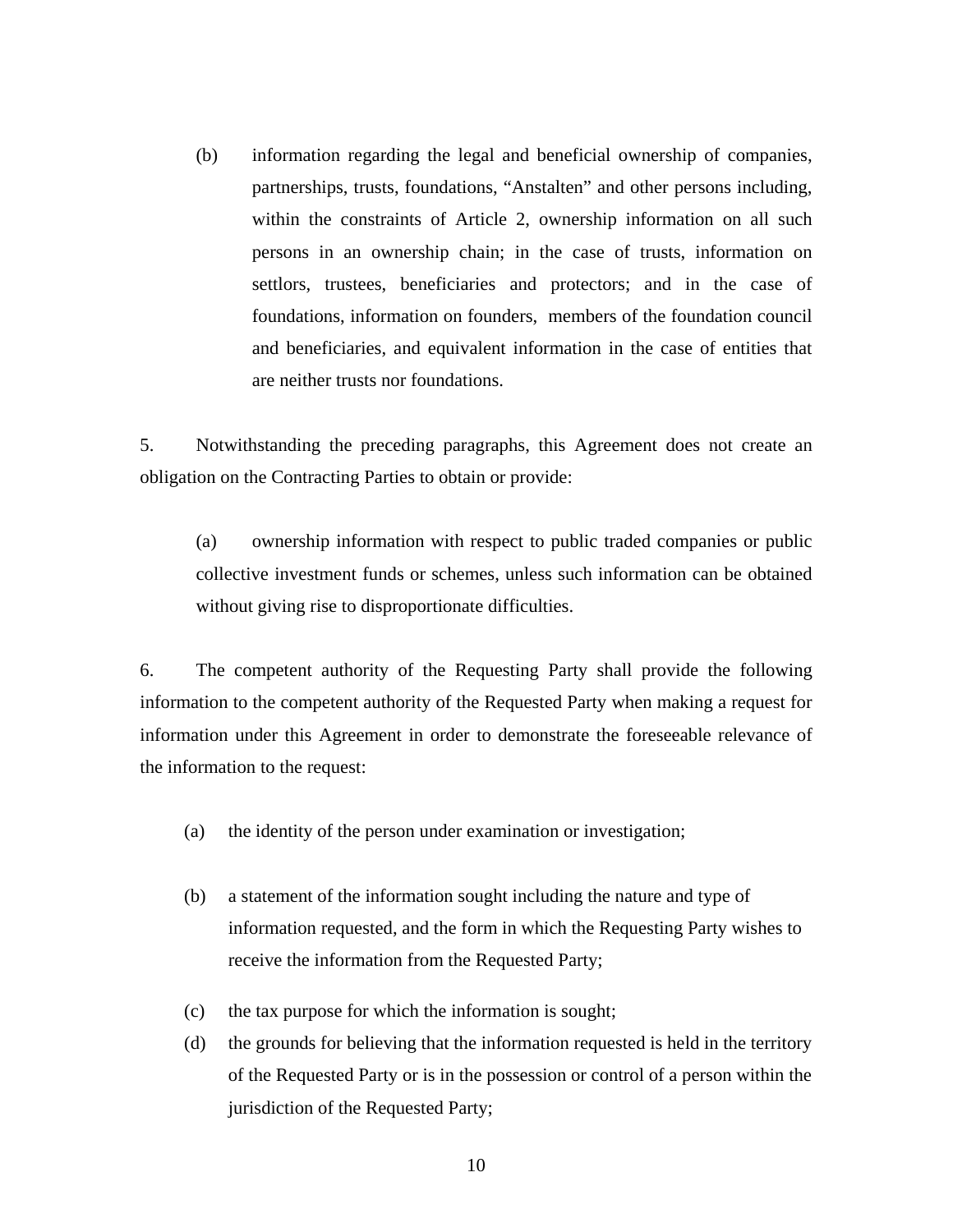- (e) to the extent known, the name and address of any person believed to be in possession of the requested information;
- (f) a statement that the request is in conformity with this Agreement and the law and administrative practices of the Requesting Party, that if the requested information was within the jurisdiction of the Requesting Party then the competent authority of the Requesting Party would be able to obtain the information under the laws of the Requesting Party or in the normal course of administrative practice; and
- (g) a statement that the Requesting Party has pursued all means available in its own territory to obtain the information, except those that would give rise to disproportionate difficulties.

7. The competent authority of the Requested Party shall forward the requested information as promptly as possible to the competent authority of the Requesting Party. To ensure a prompt response, the competent authority of the Requested Party shall confirm the receipt of a request in writing to the competent authority of the Requesting Party and shall notify the competent authority of the Requesting Party of any deficiencies in the request within 60 days of receipt of the request.

8. If the competent authority of the Requested Party has been unable to obtain and provide the information requested within 90 days of receipt of the request, or if obstacles are encountered in furnishing the information, or if the competent authority of the Requested Party refuses to provide the information, it shall immediately inform the competent authority of the Requesting Party in writing, explaining the reasons for its inability to obtain and provide the information, or the obstacles encountered or the reasons for its refusal.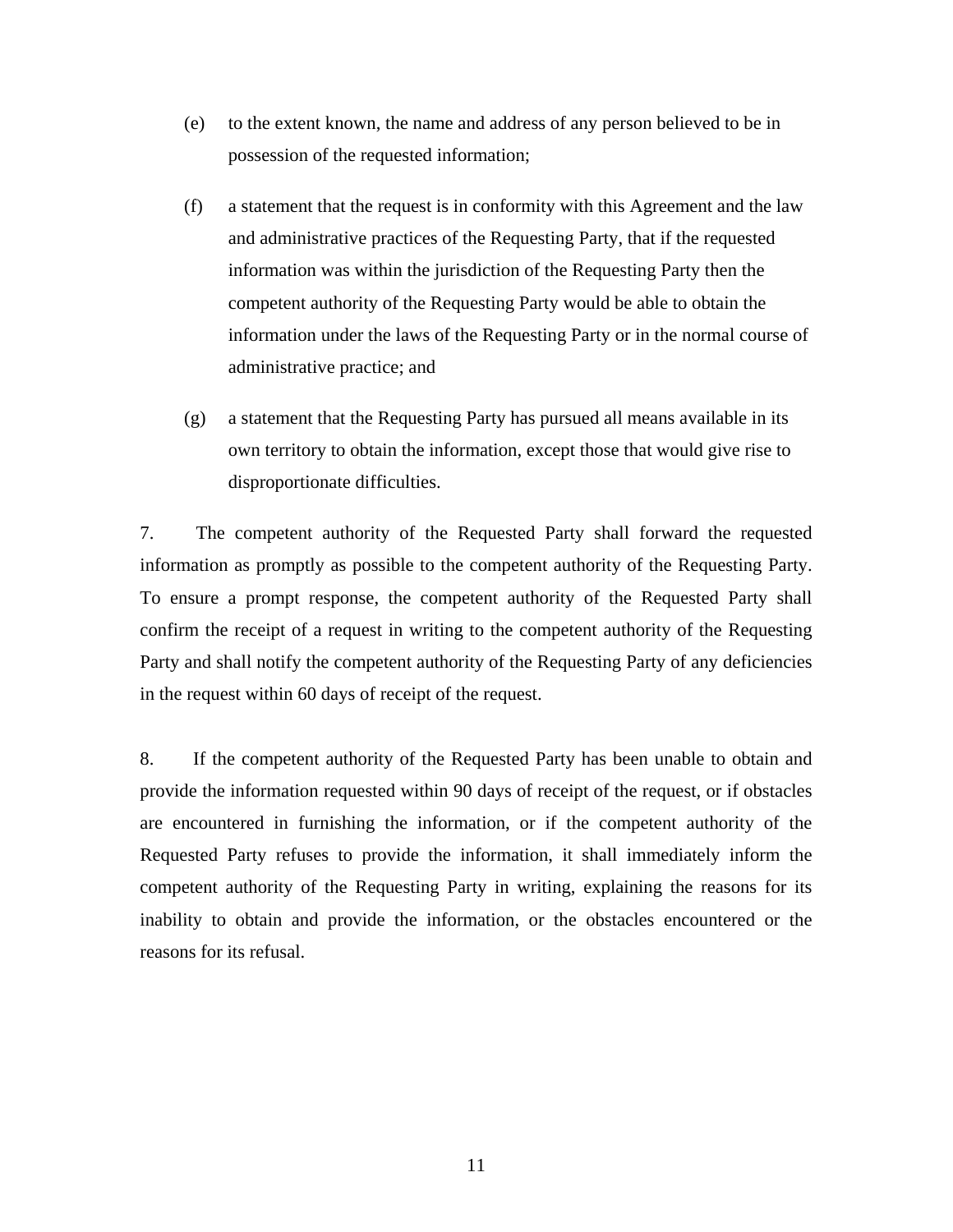#### **TAX EXAMINATIONS OR INVESTIGATIONS ABROAD**

1. The Requested Party may, to the extent permitted under its domestic laws, and following reasonable notice from the Requesting Party, allow representatives of the competent authority of the Requesting Party to enter the territory of the Requested Party in connection with a request to interview persons and examine records with the written consent of the persons concerned. The competent authority of the Requesting Party shall notify the competent authority of the Requested Party of the time and place of the meeting with the persons concerned.

2. At the request of the competent authority of the Requesting Party, the competent authority of the Requested Party may, in accordance with its domestic laws, permit representatives of the competent authority of the Requesting Party to be present at the appropriate part of a tax examination in the territory of the Requested Party.

3. If the request referred to in Paragraph 2 of this Article is granted, the competent authority of the Requested Party conducting the examination shall, as soon as possible, notify the competent authority of the Requesting Party of the time and place of the examination, the authority or person authorised to carry out the examination, and the procedures and conditions required by the Requested Party for the conduct of the examination. All decisions regarding the conduct of the examination shall be made by the Requested Party conducting the examination in accordance with its domestic laws.

#### **ARTICLE 7**

#### **POSSIBILITY OF DECLINING A REQUEST**

1. The competent authority of the Requested Party may decline a request for information where:

(a) the request is not made in conformity with this Agreement;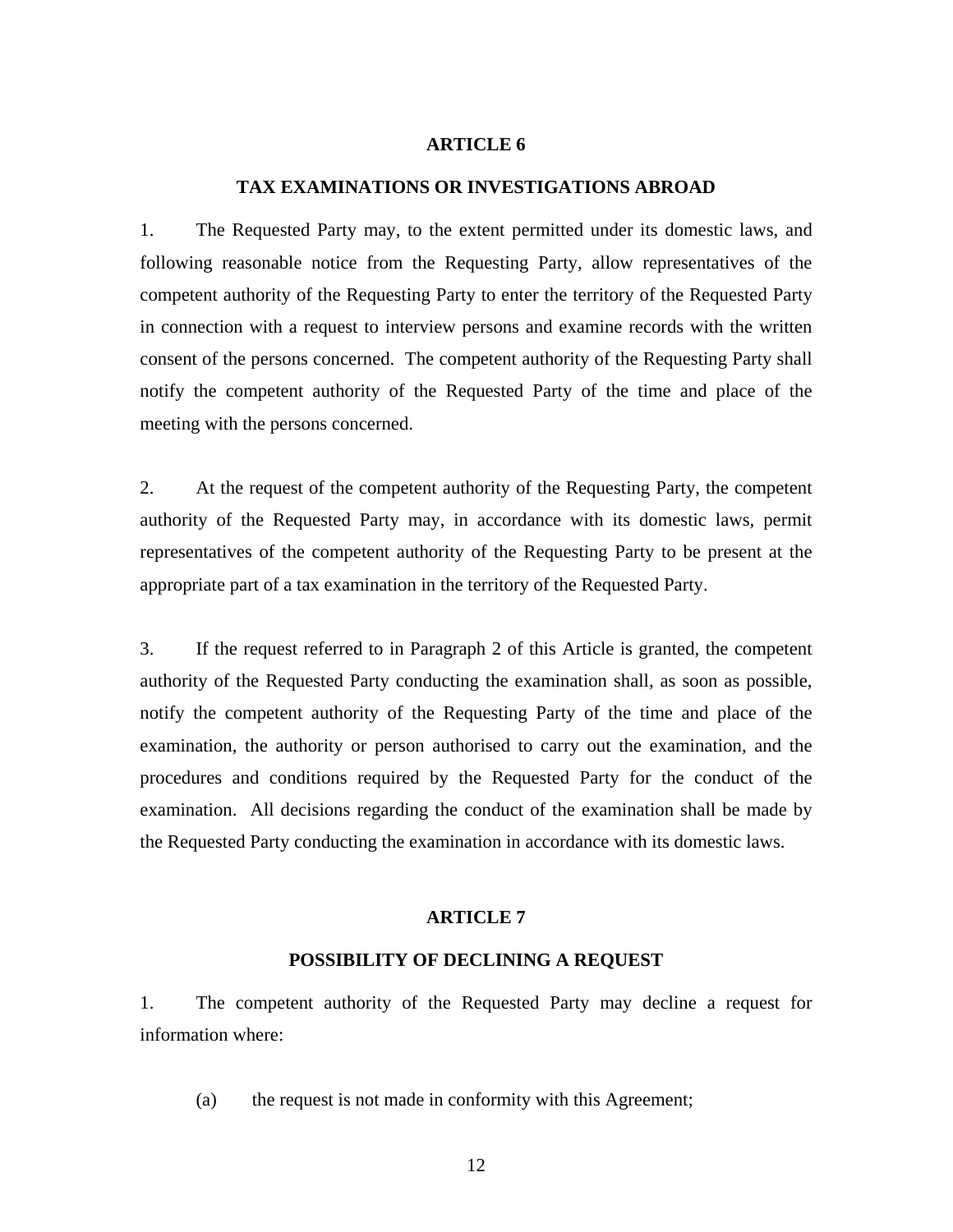- (b) the Requesting Party has not pursued all means available in its own territory to obtain the information, except where recourse to such means would give rise to disproportionate difficulties; or
- (c) the disclosure of the information requested would be contrary to public policy.

2. The provisions of this Agreement shall not impose upon a Contracting Party, any obligation to provide information which would disclose any trade, business, industrial, commercial or professional secret or trade process. Notwithstanding the foregoing, the information described in Paragraph 4 of Article 5 shall not be treated as such a secret or trade process, merely because it meets the criteria in that paragraph.

3. The provisions of this Agreement shall not impose on a Contracting Party the obligation to obtain or provide information which would reveal confidential communications between a client and an attorney, solicitor or barrister or other admitted legal representatives where such communications are:

(a) produced for the purposes of seeking or providing legal advice; or

(b) produced for the purposes of use in existing or contemplated legal proceedings.

4. A request for information shall not be refused on the ground that the tax liability giving rise to the request is disputed by the person under examination or investigation.

5. The Requested Party shall not be required to obtain or provide information that the Requesting Party would not be able to obtain under its own laws for purposes of the administration or enforcement of its own tax laws.

13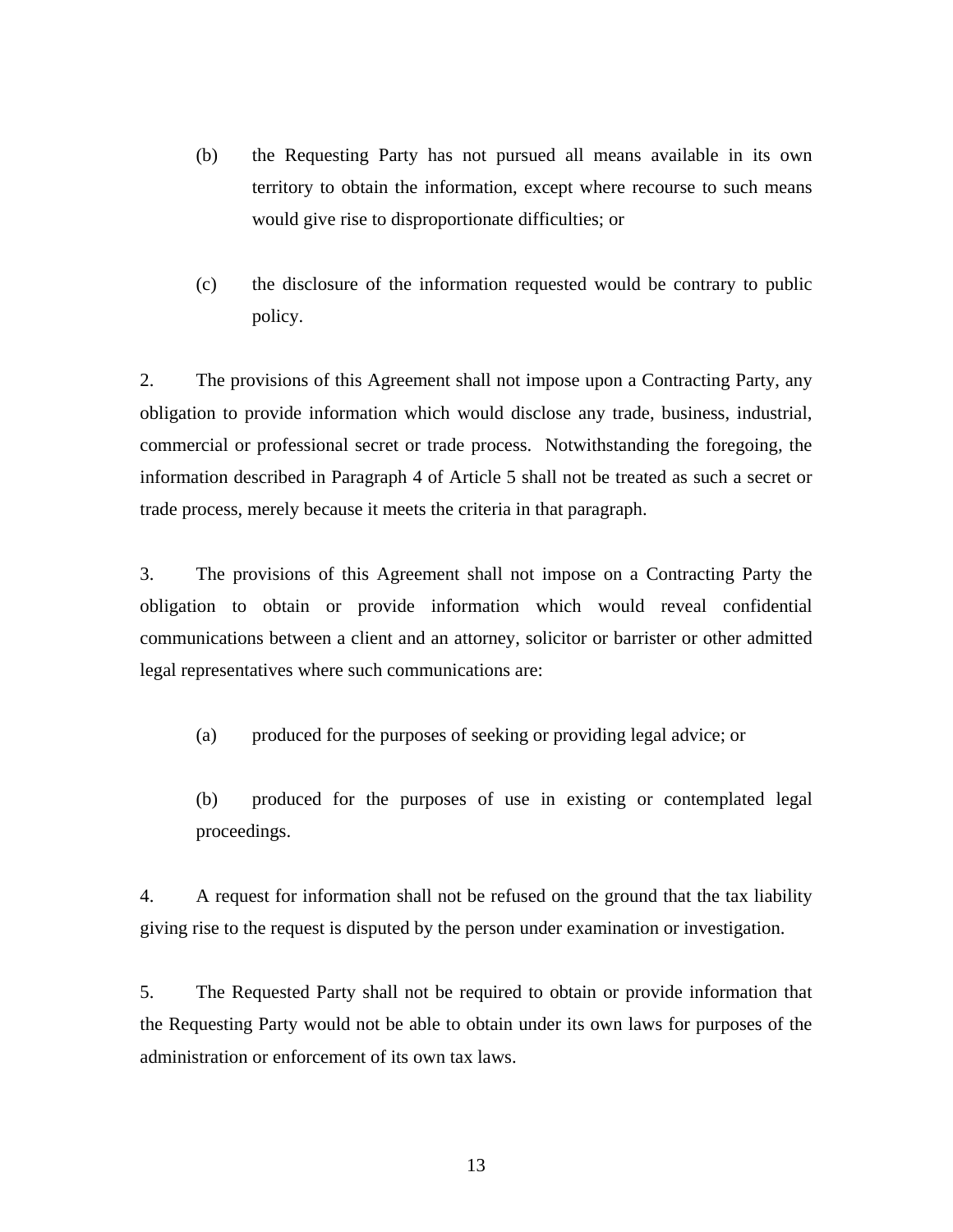7. The Requested Party may decline a request for information if the information is requested by the Requesting Party to administer or enforce a provision of the tax law of the Requesting Party, or any requirement connected therewith, which discriminates against a national of the Requested Party as compared with a national of the Requesting Party in the same circumstances.

#### **ARTICLE 8**

#### **CONFIDENTIALITY**

. Any information received by a Contracting Party under this Agreement shall be treated as confidential and may be disclosed only to persons or authorities (including courts and administrative bodies) in the jurisdiction of the Contracting Party concerned with the assessment or collection of, the enforcement or prosecution in respect of, or the determination of appeals in relation to, the taxes covered by this Agreement. Such persons or authorities shall use such information only for such purposes. They may disclose the information in public court proceedings or in judicial decisions. The information may not be disclosed to any other person or entity or authority or any other jurisdiction without the express written consent of the competent authority of the Requested Party.

#### **ARTICLE 9**

#### **SAFEGUARDS**

 The rights and safeguards secured to persons by the laws or administrative practice of the Requested Party remain applicable. The Requested State will use its best endeavours to ensure that any such rights and safeguards are not applied in a manner that unduly prevents or delays effective exchange of information.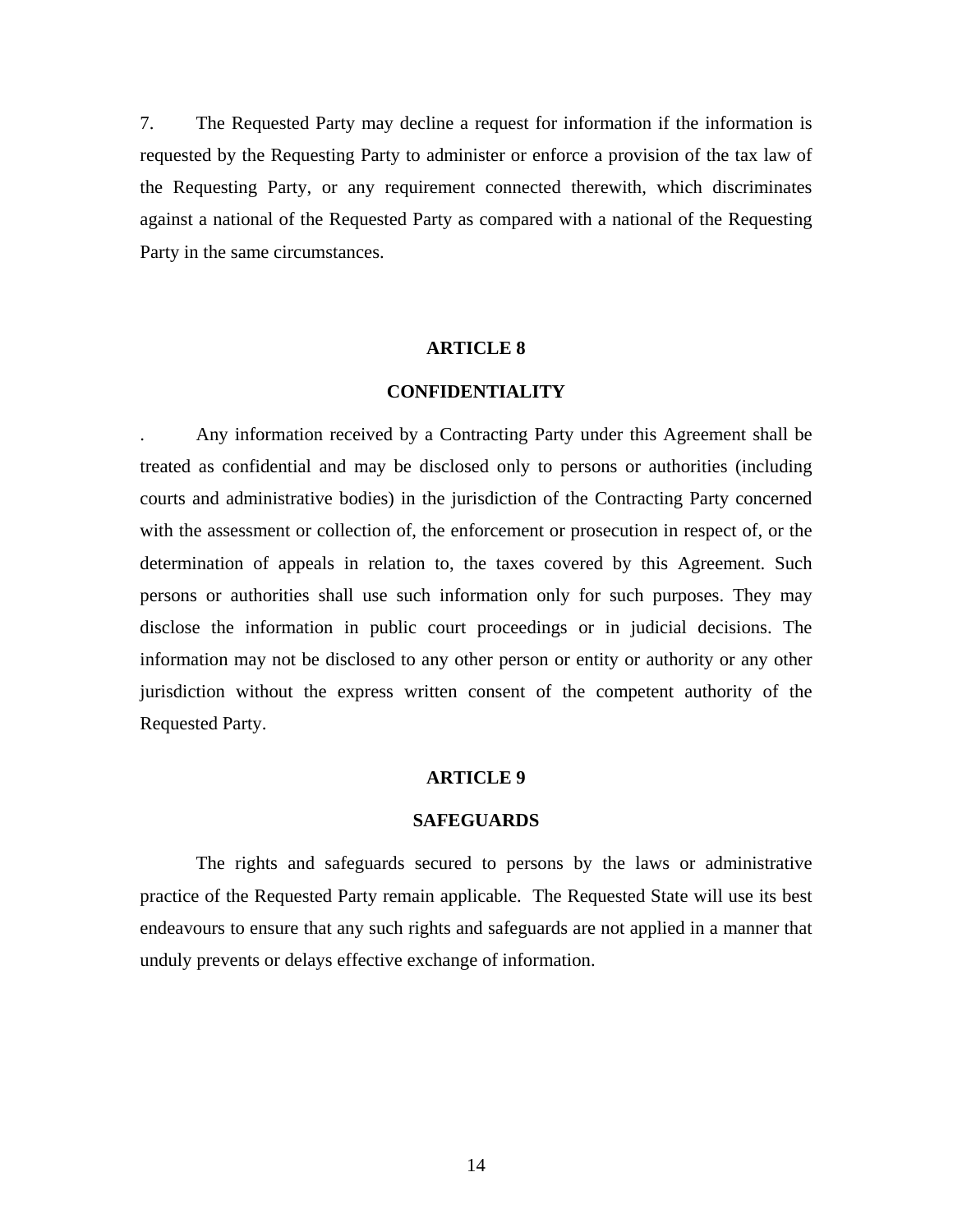#### **COSTS**

Unless the competent authorities of the Contracting Parties otherwise agree, ordinary costs incurred in providing assistance shall be borne by the Requested State, and extraordinary costs incurred in providing assistance (including reasonable costs of engaging external advisors in connection with litigation or otherwise) shall be borne by the Requesting Party. At the request of either Contracting Party, the competent authorities shall consult as necessary with regard to this Article, and in particular the competent authority of the Requested Party shall consult with the competent authority of the Requesting Party in advance if the costs of providing information with respect to a specific request are expected to be significant.

#### **ARTICLE 11**

# **IMPLEMENTATION LEGISLATION**

 The Contracting Parties shall enact any legislation necessary to comply with, and give effect to, the terms of this Agreement.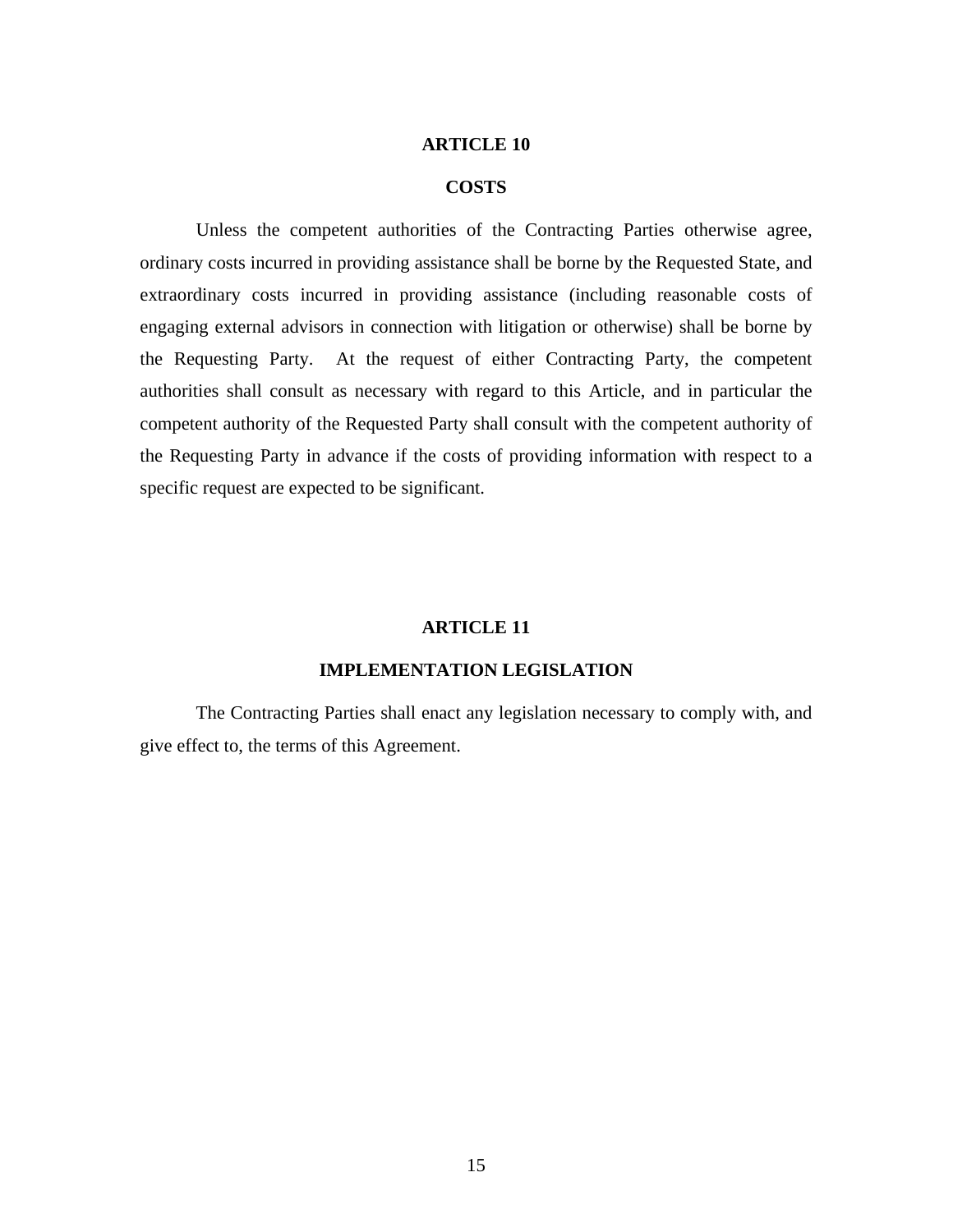## **NO PREJUDICIAL OR RESTRICTIVE MEASURES**

1. Neither of the Contracting Parties shall apply prejudicial or restrictive measures based on harmful tax practices to residents or nationals of either Contracting Party so long as this Agreement is in force and effective.

2. For the purposes of this Article, "prejudicial or restrictive measure based on harmful tax practices" means a measure applied by one Contracting Party to residents or nationals of either Contracting Party on the basis that the other Contracting Party does not engage in effective exchange of information and/or because it lacks transparency in the operation of its laws, regulations or administrative practices, or on the basis of no or nominal taxes and one of the preceding criteria.

3. Without limiting the generality of paragraph 2 the term "prejudicial or restrictive measure" includes the denial of a deduction, credit or exemption, the imposition of a tax, charge or levy, or special reporting requirements.

4. A " prejudicial or restrictive measure" does not include generally applicable measures, applied by either Contracting Party, such as controlled foreign companies, foreign investment funds, transferor trusts, Transfer Pricing, Thin Capitalisation, operation of the relief from double taxation provisions or general information reporting rules that relate to the disclosure of information from other countries or jurisdictions, or transactions with such countries or jurisdictions, such as record keeping requirements imposed on foreign owned subsidiaries to ensure access to information concerning parent companies.

16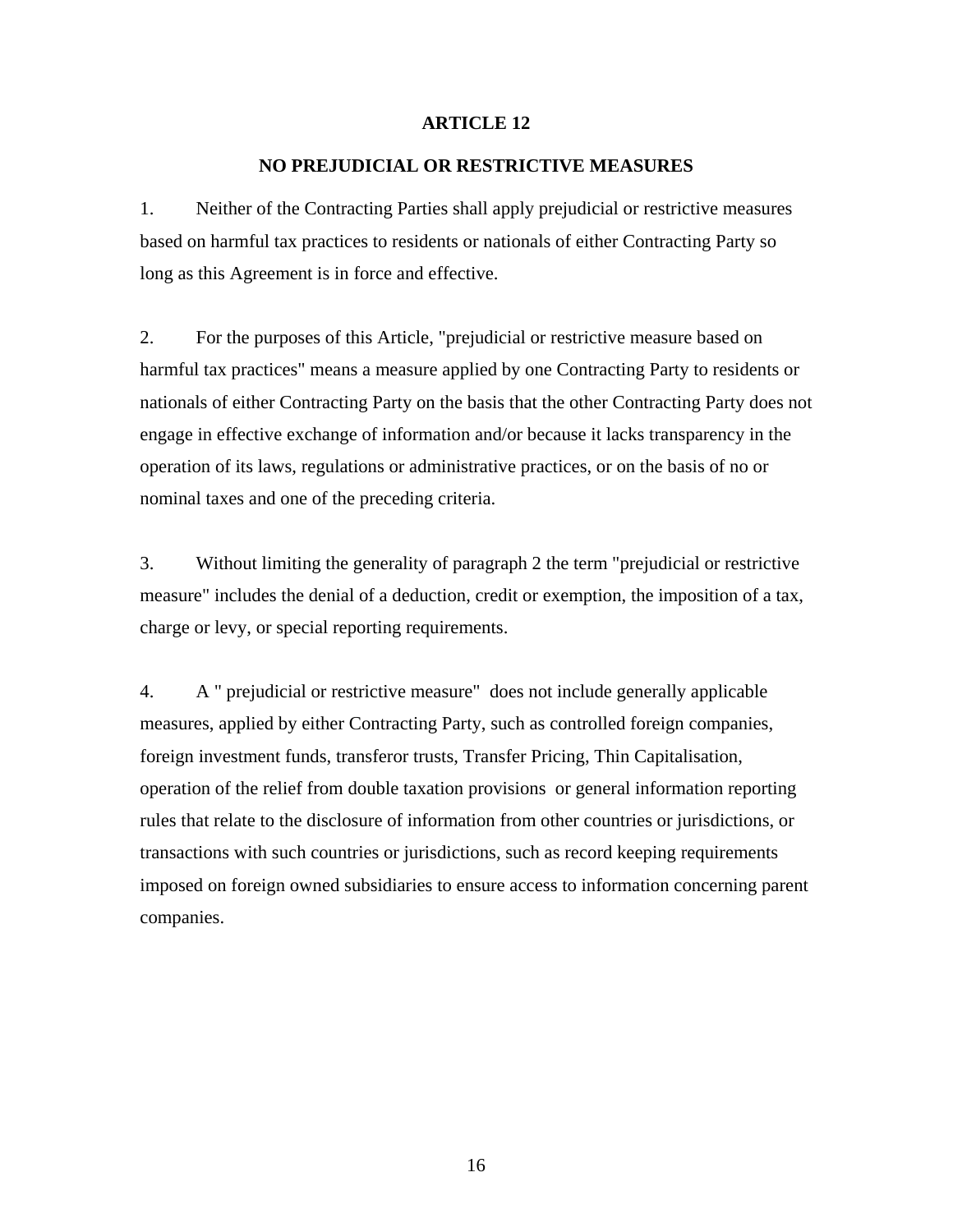# **MUTUAL AGREEMENT PROCEDURE**

1. Where difficulties or doubts arise between the Contracting Parties regarding the implementation or interpretation of this Agreement, the competent authorities shall use their best endeavours to resolve the matter by mutual agreement.

2. In addition to the endeavours referred to in Paragraph 1 of this Article, the competent authorities of the Contracting Parties may mutually agree the procedures to be used under Articles 5 and 6.

3. The competent authorities of the Contracting Parties may communicate with each other directly for the purposes of this Article.

4. The Contracting Parties may also agree on other forms of dispute resolution.

#### **ARTICLE 14**

#### **ENTRY INTO FORCE**

The Contracting Parties shall notify each other in writing through the diplomatic channel of the completion of their constitutional and legal procedures for the entry into force of this Agreement. The Agreement shall enter into force on the date of the later of the notifications. Upon entry into force, it shall have effect:

- (a) with respect to criminal tax matters from 1 July 2010; and
- (b) for all other matters covered in Article 1 from 1 July 2010, but only in respect of taxable periods beginning on or after that date, or where there is no taxable period, all charges to tax arising on or after that date.